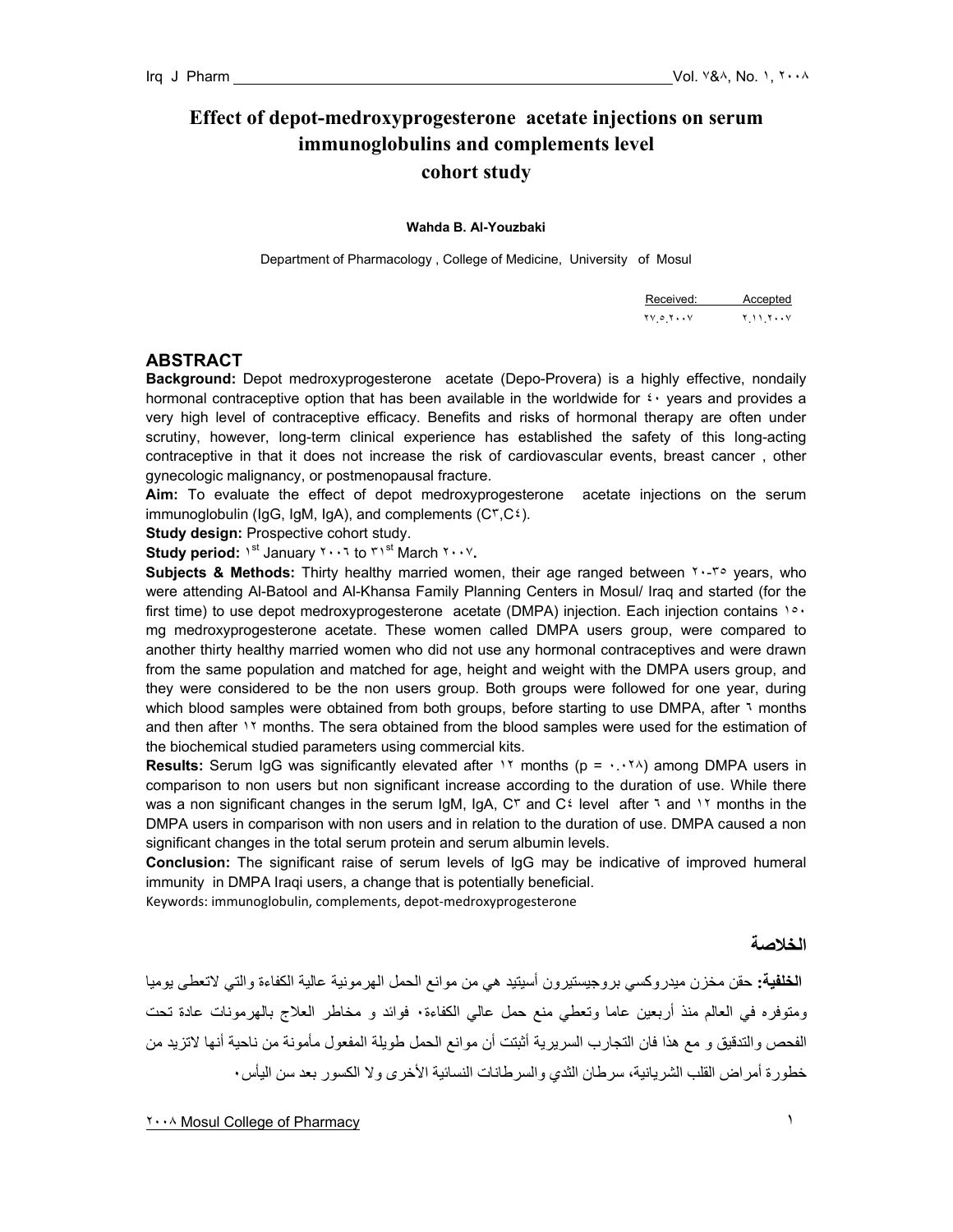**الهدف:** لتقييم تأثير حقن مخزن ميدروآسي بروجيستيرون أسيتيد على مستوى مصل الدم للكلوبيولينات المناعية نوع G)IgG (,M)IgM (, A)IgA ( و المتممات نوع ٣ (٣C (و نوع ٤ (٤C (لدى مستعملات حقن مخزن ميدروآسي بروجيستيرون أسيتيد.

**تصميم الدراسة:** دراسة جماعة. **فترة الدراسة:** الأول من آانون الثاني ٢٠٠٦ الى الحادي والثلاثين من اذار ٢٠٠٧ **الطرق المتبعة والأشخاص:** تم أخذ مجموع ٣٠ أمرأة سليمة تتراوح أعمارهن بين (٢٠ – ٣٥) سنة ممن آن يراجعن مركزي تنظيم الأسره في مستشفى البتول والخنساء في الموصل وممن بدأن لأول مرة بأستعمال حقن مخزن ميدروكسي بروجيستيرون أسيتيد كمانع حمل كل حقنة تحتوي على ١٥٠ ملي غرام ميدروكسي بروجيستيرون أسيتيد. هؤلاء النساء سمين المجموعة المستعملة لمخزن ميدروكسي بروجيستيرون أسيتيد وقد تم مقارنتهن مع ٣٠ إمرأة سليمة أخرى من نفس الفئة العمريه والطول والوزن ممن لايستعملن موانع الحمل الهرمونيه وتم أعتبار هن" كمجموعة ضبط أو سيطره". كلا المجمو عتين تمت متابعتهن لمدة سنة واحده وخلالها تم سحب دم من كل إمر أه من كلا المجمو عتين و على ثلاث فتر ات وهي قبل البدء بالمتابعة وأستعمال حقن مخزن ميدروآسي بروجيستيرون أسيتيد وبعد ٦ اشهر ثم بعد ١٢ شهرا. تم أستخدام عينات مصل الدم المأخوذ من نماذج الدم لقياس الفحوصات الكيمياويه باستعمال العدد اليدوية التجاريه.

**النتائج:** أن حقن مخزن ميدروآسي بروجيستيرون أسيتيد سببت زياده معنويه في مستوى مصل الدم للكلوبيولين المناعي نوع IgG) G) بعد ١٢ شهر لدى مستعملات حقن مخزن ميدروكسي بروجيستيرون أسيتيد مقارنة بغير المستعملات ولكن سببت تغييرغير معنوي لدى مستعملات حقن مخزن ميدروآسي بروجيستيرون أسيتيد مقارنة بمدة الاستعمال. بينما سببت تغييرغير معنوي في مستوى مصل الدم للكلوبيولينات المناعيه نوع M) IgM (و A)IgA (والمتممات نوع ٣ (٣C (و نوع ٤ (C٤) لدى مستعملات حقن مخزن ميدروكسي بروجيستيرون أسيتيد مقارنة بغير المستعملات ومدة الاستعمال<sub>.</sub> -<br>حقن مخز ن ميدر وكسي بر وجيستيرون أسيتيد سببت تغيير غير معنوي في مستوى البروتين الكلي ومستوى البومين في مصل الدم .

**الأستنتاج:** أن الأرتفاع المعنوي في معدل الكلوبيولينات المناعيه نوع G) IgG (قد يدل على تحسن المناعة لدى مستعمالات مخز ن ميدر وكسي بر وجيستير و ن أسيتيد العر اقيات، هذا التغيير قد يدل على فائدة ٠

epot medroxyprogesterone acetate is a long acting progesterone provided as paranteral contraceptive. It provides a very high level of contraceptive efficacy and it is effective as combined oral contraceptive pills (COCPs). In addition, DMPA injections may be particularly good choice for women in whom COCPs are either contraindicated or may cause additional health concerns. It is usually given within the first  $\circ$  days of the menstrual cycle, by intramuscular injection as long acting preparations in a dose of 10. mg to provide contraception for up to  $\mathfrak r$  months period.<sup> $\mathfrak r$ </sup>  $\mathbf{D}^{\text{\tiny{e}}}_{\text{\tiny{M}}}$ 

 Episodes of irregular, unpredictable spotting and/or break through bleeding within the first year of using DMPA injections, are most frequently encountered side effects. Long term use of DMPA injections may cause a reduction of menstrual blood loss, decrease risk of endometrial cancer and suppress the endogenous estrogen secretion; which lead to: reversible reduction in the bone density and changes in plasma lipids which are associated

with increased risk of atherosclerosis $\tilde{S}$ . Since atherosclerosis may in part, be an inflammatory disease, ${}^{t}$  thus circulating factors that are related to inflammation may be predictors of cardiovascular diseases in general population.

 The complement system and immunoglobulins are the main components of humeral immunity. The activation of complement is known to be involved in a number of forms of cardiovascular disease, such as exacerbation of myocardial defect following ischemic injury by complement activation  $\frac{1}{2}$  and may involved in the generation of spontaneous atherosclerotic lesions. The third complement component (C٣), is a cytokine acute phase protein, and is produced by activated macrophages  $\hat{ }$ , liver and adipose tissue<sup>1</sup>. C<sup>r</sup> and its fragments are recognized regulators of the humeral immune response and B- cell proliferation.<sup>1</sup>

 Previous studies have clearly shown that both susceptibility and immune responses in the female genital tract are regulated by sex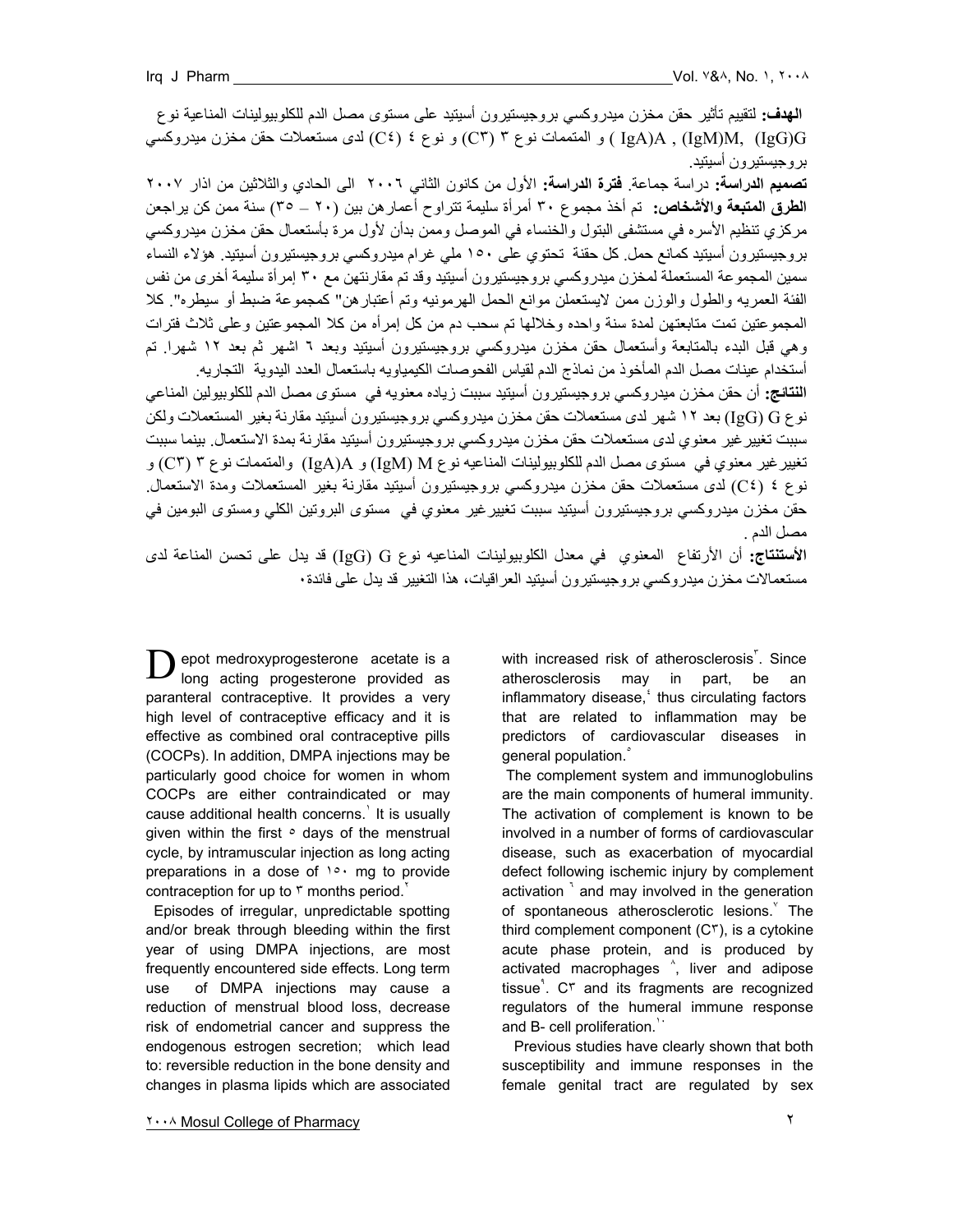hormones<sup>11,11</sup>. In a rat model, it was previously shown that the stage of the estrous cycle and treatment with sex hormones, specifically estradiol and progesterone, influence both the inductive and effecter arm of the immune system in the genital tract<sup>1</sup>. Antigen presentation, immunoglobulin A (IgA) and IgG levels, IgA transport, and presence of immune cells are all under hormonal regulation<sup>14,16</sup>. More recently these studies have been extended to cover the reproductive tract of women, demonstrating that similar regulation of immune responses exists in women during the menstrual cycle.<sup>11</sup>

 It was found that the in vivo administration of medroxyprogesterone acetate (MPA) to mice, ٧٠ or ٩٠ days before immunization with sheep red blood, significantly enhanced antibody responses, without affecting delayed hypersensitivity. Also it was found that low doses of MPA significantly enhanced the in vitro production of IgG antibodies, and because MPA did not increase the number of immunoglobulinsecreting cells, it was suggested that MPA enhanced the capacity of individual cells to produce specific immunoglobulin.<sup>17</sup>

 The aim of this study was to evaluate the effects of DMPA usage for one year on serum immunoglobulins (IgG, IgM, IgA), and complements  $(C<sup>r</sup>, C<sup>2</sup>)$ , and total serum protein an serum Albumin.

## **Subjects, Materials & Methods**

This study included ٣٠ apparently healthy women who were attending Al-Batool Family Planning Centers in Mosul/ Iraq. The following inclusion criteria were put: The age ranges between ٢٠-٣٥ years old. Body Mass Index (BMI) for each women should be  $\leq$   $\sqrt{6}$  (BMI = weight (kg)/height (m<sup>'</sup>)).<sup>14</sup> Each women should be: Married, not pregnant, not lactating but were fertile at the time of study, having regular menstrual cycle, apparently healthy with hemoglobin, not less than  $\cdots$  gm/dl, not be a hormonal contraceptives users before, or using any medications during the period of the study, neither having history of allergy nor any disease that interfere with the immune system such as systemic lupus erthymatosus, tuberculosis, rheumatoid arthritis and neither smoker nor alcoholic. They were just started to

receive (for the first time) DMPA injection called "Depo-Provera" of Pharmacia NV/SA Puurs-Belgium. Each injection contains \o mg medroxyprogesterone acetate. These women called DMPA users group. The non users group included another  $\mathfrak{r}$  apparently healthy women who have the same inclusion criteria as the DMPA users group except that they were not using any hormonal contraceptives, instead, they used either a barrier method or mechanical methods and they were volunteered for comparison. The two groups were followed by taking a detailed information which includes age in years, blood pressure (mmHg), body weight (Kg), height (cm), number of children, parity, gravity, menstrual cycle, disease state (history or family history of hypertension, diabetes mellitus), if using other drugs, about smoking or consumption of alcohol and type of contraceptives used before. About 1. ml of venous blood were withdrawn, using a disposable syringe at about  $\wedge$ .<sup>2</sup>  $\wedge$  am from the DMPA injections users group at the beginning before they start taking the injection, after ٦ months, then after 11 months of use, and from the non contraceptive users group using the same schedule. The blood allowed to clot in a plain tube at room temperature and then the serum was separated by centrifugation at ٣٠٠٠ rpm for  $\cdot \cdot$  minutes and then kept frozen at  $-$ **T** C to be analyzed for measuring serum level of:

- ١- Serum immunoglobulins (IgG, IgM, IgA) and serum complements ( $C<sup>r</sup>$  and  $C<sup>\xi</sup>$ ) which were measured by single radial immunodiffusion (RID) method using Kallestad Endoplate Single Radial Immunodiffusion Test Kit (Sanofi Diagnostics, France). The method of RID to quantitate Ig depends on the relationship between antigen concentration and the diameter of the precipitin ring formed when the antigen diffuses from a cylindrical well into an antibody containing gel. The endpoint is reached when all of the antigen has reacted with antibody.<sup>11</sup>
- ٢- Total Serum Protein: was measured by Biuret Method,<sup>\*\*</sup> using a Syrbio kit of total protein (Paris-France).
- ٣- Serum Albumin: was measured by Bromocresol Green Method. <sup>\*\*</sup> using Syrbio kit of albumin (Paris-France).

٢٠٠٨ Mosul College of Pharmacy٣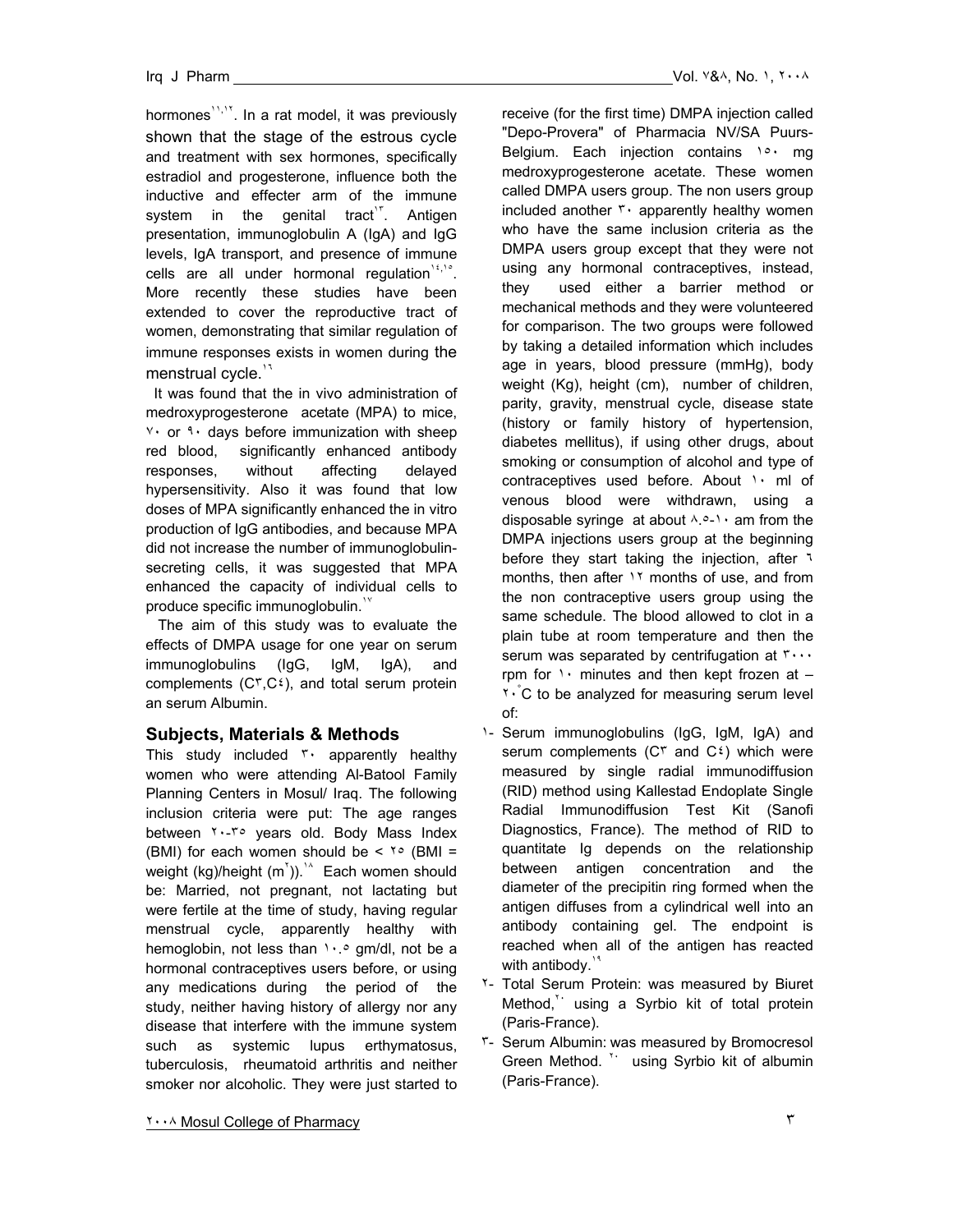Standard statistical methods were used to determine the mean, standard deviation (SD) and the range. Paired t-test was used to compare the results of various biochemical parameters among DMPA users and nonusers. Linear regression analysis (Pearson correlation coefficient ®) <sup>\*1</sup> was performed for finding the degree of association between different parameters. ANOVA Test (analysis of variance) was used to identify the variation in the different variables in relation to the duration of DMPA users group . While Duncan's test was used to identify groups responsible for statistical difference through comparison. All values quoted as the mean ± SD and a P-value of  $\leq \cdots$  was considered to be statistically significant.<sup> $1$ </sup>

## **Results**

The (mean  $\pm$  SD) age of the DMPA users was  $Y \wedge Y$ .  $Y \uparrow \pm i$ .  $i$  years, while the (mean  $\pm$  SD) age of the non users was  $YY \cdot t \cdot t \cdot YY$  years. There was no significant difference between mean ± SD height of the DMPA users (١٥٧.٥٧ ± ٣.٣٣ cm.), and the mean  $\pm$  SD height of the non users  $(101.7 \cdot \pm 7.70 \text{ cm.})$ .

Table 1 demonstrates that there was a significant increased in the serum IgG after 11 months in the DMPA users in comparison with the non users. There was no significant difference in the mean serum IgG of the DMPA users and non users at the baseline time ( $\cdot$ month).

ANOVA analysis among the DMPA users group indicated a non significant increase in the mean serum IgG according to the duration of DMPA injections use (Table ١).

Table 1: Comparison between mean serum IgG level of DMPA users

| Period of use<br>(Months) | $(Mean \pm SD)$ Serum IgG (mg/dl)             |                                            |
|---------------------------|-----------------------------------------------|--------------------------------------------|
|                           | <b>DMPA</b> Users<br>$(n = \mathbf{r} \cdot)$ | <b>Non Use</b><br>$(n = \mathbf{r} \cdot)$ |
| • Month                   | $YoYVY + f99, f9$                             | $\mathbf{Y} \cdot \mathbf{0} + \mathbf{Y}$ |
| <b>Months</b>             | $Y159.0 + 071.1a$                             | YOYV $\pm$ 2                               |
| <b>17 Months</b>          | $Y \wedge \circ \wedge Y + Y \wedge Y$        | $Y \circ Y Y + Y$                          |

- (a, b) different letters (vertically), means significant difference.

mean C٣ of the DMPA users at the baseline time.

There were a non significant decrease in the total serum protein levels among DMPA users in comparison with the non users after ٦ months but a significant decrease after ١٢ months was noted while a non significant changes in the mean serum albumin among DMPA users in comparison to the non users after 1 and 11 months, and a non significant difference in the mean total serum protein and the mean serum albumin of the DMPA users and the non users at the baseline time.

ANOVA analysis of the DMPA users group also indicated a non significant variation in the mean serum IgM, IgA, C٣, C٤, total serum protein, mean serum albumin of the DMPA users in relation to the duration of usage.

## **Discussion**

The difference between male and female immune response are well documented. It has

٢٠٠٨ Mosul College of Pharmacy٤

been determined that female sex hormones, especially estrogen and progesterone, have a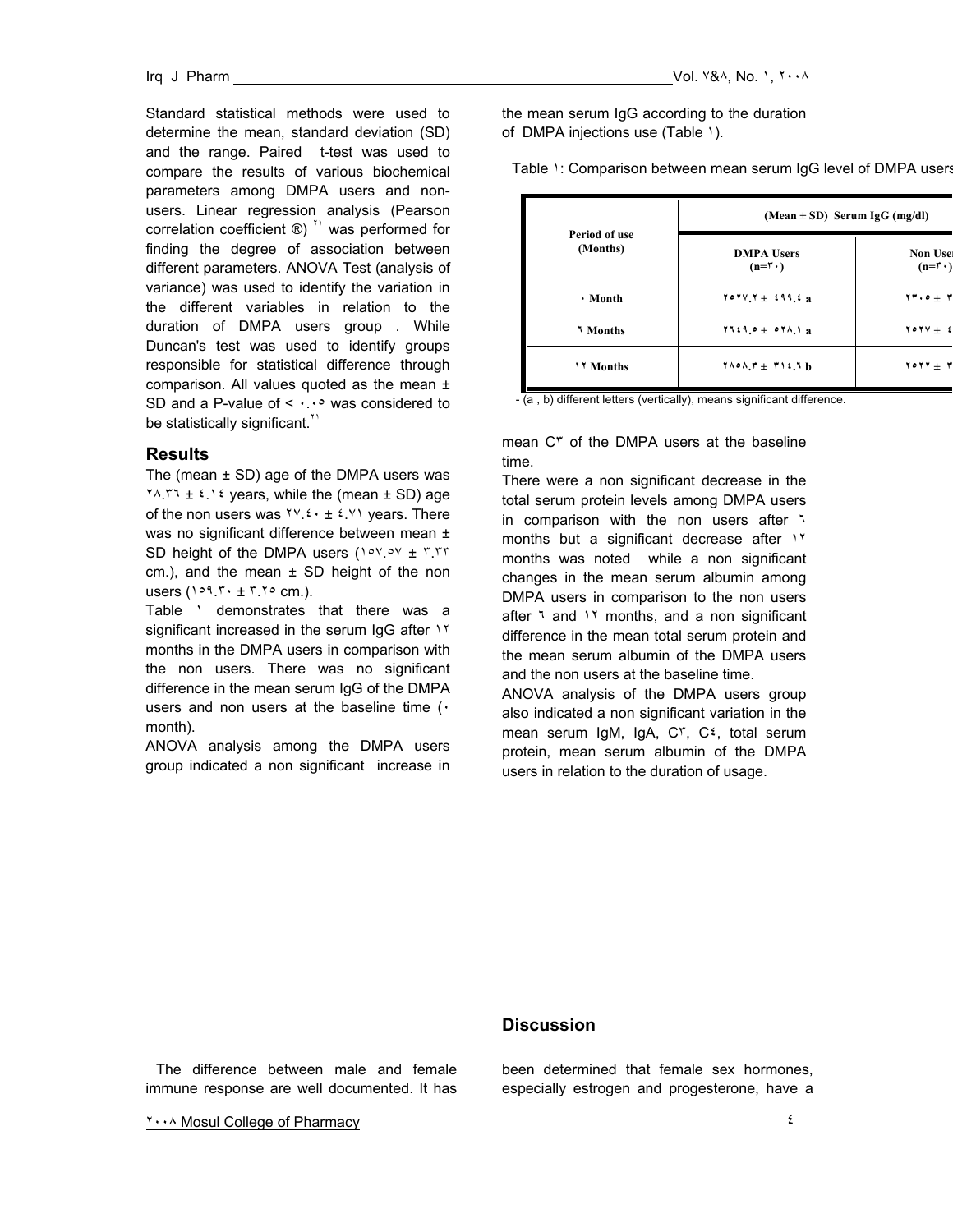distinct effect on immune function<sup> $H$ </sup>. The exact mechanism for this difference between men and women, however, is not clearly understood. Apparently both humeral and cellular immune activities are more aggressive in women than in  $men^{\prime\prime}$ .

The present study illustrates that there is a significant increase in the mean serum IgG level after ١٢ months of DMPA usage but a non significant variation in relation to the duration of use, while, non significance difference in IgM or IgA levels were observed. Although there was a significant decreas in total serum protein after 11 months of DMPA injections usage in comparison to non users, but no significance difference in the mean serum albumin level and a non significant variation in relation to the duration of use of both. This study is in agreement with the study done by Lali, *et al*., <sup>٢٤</sup> to determine the effect of DMPA as contraceptive on the levels of serum immunoglobulins, total protein and albumin in Indian users and found that levels of total protein and albumin remained unchanged. No significant changes were observed in the levels of IgA and IgM, while IgG levels were increased in the first and third month after DMPA injection, and the increase in the first month was statistically significant  $(P = \cdot \cdot \cdot \cdot)$ . This were indicative of improved humeral immunity in Indian DMPA users.

While the study done by Fajumi<sup>to</sup> found that treatment with DMPA injection produced increased serum levels of albumin, alpha ١-acid glycoprotein, alpha <sup>Y</sup>-macroglobulin, haptoglobulin IgG, reduced levels of alpha 1antitrypsin, trasferrin, C٣c, C٤ but no change in serum IgA, IgM, C-reactive protein and ceruloplasmin. The significant alterations were observed in serum proteins that are notably synthesized by the liver, an observation consistent with influences which gonadal hormones exert on the metabolic activities of this organ.

The effects of Uniplant R (a new, long-acting, ١٩-nor-progesterone derivative contraceptive) on serum immunoglobulins, albumin and total proteins were determined in Nigerian women

### **References**

١- Laurance DR, Bennett PN, Brown MJ. Hypothalamic pituitary and sex hormones. In: during one year of use. Their results indicate that while Uniplant does not seem to alter the levels of IgA, IgM, albumin and total proteins over a period of twelve months, it may induce significant increase in IgG levels. The raised mean serum levels of IgG may suggest an improved humeral immunity of Uniplant—a change that is potentially beneficial  $H_1, H_2$ .

 Limited data were available from the literatures concerning the effect of DMPA on serum complement level, The data obtained from this study demonstrated that DMPA usage for one year caused a non significant changes in serum C٣ and C٤ level in the DMPA users in comparison with the non users after ٦ and ١٢ months, and a non significant variation in relation to the duration of use. This study is in contrast with the work of Yilmazer *et al*., <sup>٢٨</sup>, who found that C٣ level is significantly increase in healthy post menopausal women using oral ethinyl estradiol (EE) + medroxyprogesterone acetate (MPA) than in similar women using transdermal <sup>1 γ</sup>β estradiol + MPA and those not on hormonal replacement therapy (HRT). In addition, serum C٤ level also increase in women receiving EE + MPA than untreated women.

The association of Ig with cardiovascular diseases remains the subject of debate. It has been proposed that serum IgA, IgG and IgE may be associated with cardiovascular diseases in dyslipidemic men<sup>14</sup> but others<sup> $r_1, r_1$ </sup> have suggested that the increase in IgM and IgG level might be a consequence of the primary involvement of C<sup>r</sup> as there was no independent association of IgM and IgG with atherosclerosis and myocardial infarction. In contrast to this, in the present study there is significant negative correlation between C٣ and IgM level ( $r = -1.98$ ,  $p = 0.11$ ) and a lesser non significant negative correlation of C٣ with IgG, IgA level  $(r = -1.091)$ ,  $p = 1.11$ ;  $r = -1.091$  $\cdot$ .  $\cdot \cdot \cdot$ ,  $p = \cdot \cdot \cdot \cdot \vee$  respectively.

This study concluded that the use of DMPA injections as contraceptives by Iraqi women cause a significant raise of serum levels of IgG, a change that is potentially beneficial as may be indicative of improved humeral immunity.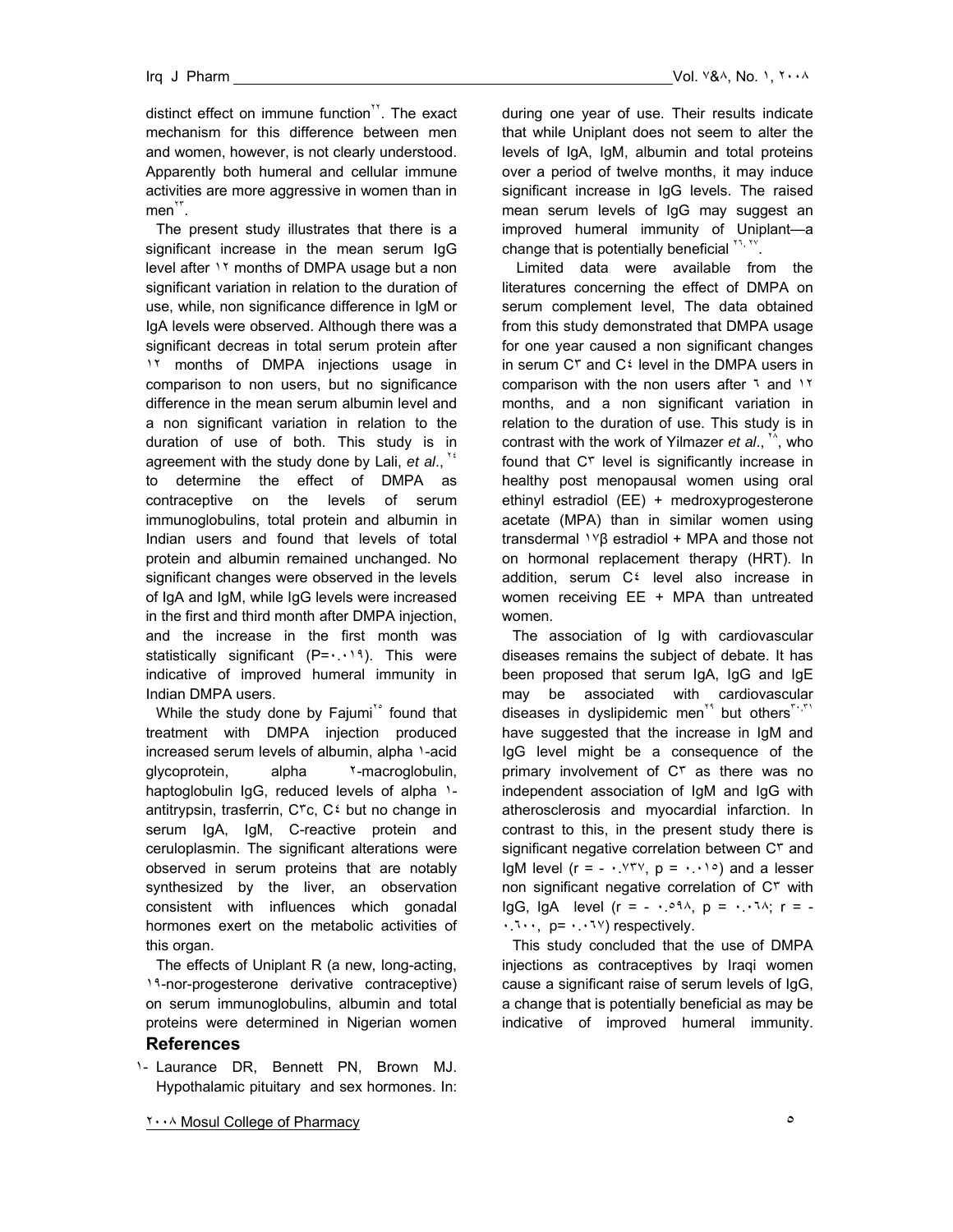Clinical Pharmacology,  $1^{\text{th}}$  ed. Laurance DR, Bennett PN, Brown MJ editors. Churchill Livingstone , London ٢٠٠٣. PP ٧٠٩-٧٣٣.

- ٢- Parfitt K. Sex hormones. In: Martindale. The complete drug reference,  $\mathsf{r}\mathsf{r}^{\mathsf{nd}}$  edition. Parfitt K, the editor. Pharmaceutical Press, USA ١٩٩٩. PP١٤٢٦-١٤٦٧.
- ٣- Chrousos GP, Zoumakis E, Gravanis A. The gonadal hormones and inhibitors. In: Basic and Clinical Pharmacology.  $\lambda^{th}$  ed. Katzung BG, the editor. Mc Graw-Hill, USA ٢٠٠١. PP٦٧٩-٧١٠.
- ٤- Ross R. Atherosclerosis-an inflammatory disease. N Eng J Med ١٩٩٩;٣٤٠:١١٥-١٢٦.
- ٥- Danesh J, Wheeler JG, Hirschfield GM *et al*., C-reactive protein and other circulating markers of inflammation in the prediction of coronary heart disease. The New Eng J Med ٢٠٠٤;٣٥٠:١٣٨٧-١٣٩٧.
- ٦- Gardinali M, Conciato L, Cafaro C, Agostino A. Complement system in coronary heart disease: a review. Immunopharmacol ١٩٩٥;٣٠:١٠٥-١١٧.
- ٧- Seifert PS, Kazatchkine MD. The complement system in atherosclerosis. Atheroscl ١٩٨٨;٧٣:٩١-١٠٤.
- ٨- Zimmer B, Hartung HP, Scharfenberger G, Bitter-Suermann P, Hadding U. Quantitative studies of the secretion of complement  $C^r$ by resident, elicited and activated macrophages. Comparison with C٢, C٤ and lysosomal enzyme release. Eur J Immunol ١٩٨٢;١٢: ٤٢٦-٤٣٠.
- ٩- Choy LN, Rosen BS, Spiegelman BM. A dipsin and an endogenous pathway of complement from adipose cells, J Biol Chem ١٩٩٢;٢٦٧:١٢٧٣٦-١٢٧٤١.
- ١٠- Lenhardt W, Melchers F. The role of C٣ and its fragments in the control of S phase entry of activated mouse B lymphocytes via the complement receptor type <sup>Y</sup>. Exp Clin Immunogenet ١٩٨٨;٩٥:١١٥-١٢٢.
- ١١- Gallichan WS, Rosenthal KL. Effects of the estrous cycle on local humeral immune responses and protection of intranasally immunized female mice against herpes simplex virus type  $\gamma$  infection in the genital tract. Virolo ١٩٩٦;٢٢٤:٤٨٧-٤٩٧.
- ١٢- Kaushic C, Zhou F, Murdin AD, Wira CR. Effect of estradiol and progesterone on susceptibility and immune responses to

Cblamydia tracbomatis infection in the female reproductive tract. Infec. Immunol ٢٠٠٠;٦٨:٤٢٠٧-٤٢١٦.

- ١٣- Wira CR, Kaushic C, Richardson J. Role of sex hormones and cytokines in regulating mucosal immune system in the female reproductive tract, *In* by. Ogra PL, Lamm ME, Bienenstock J, Mestecky J, Strober W, and McGhee JR (ed.), Mucosal immunology. Academic Press, New York, N.Y ١٩٩٩. PP١٤٤٩-١٤٦١.
- ١٤- Kaushic C, Richardson JM, Wira CR. Regulation of polymeric immunoglobulin A receptor messenger ribonucleic acid expression in rodent uteri: effect of sex hormones. Endocrinol ١٩٩٥;١٣٦:٢٨٣٦-٢٨٤٤.
- ١٥- Wira CR, Sandoe CP. Sex steroid hormone regulation of immunoglobulin G (IgG) and A (IgA) in rat uterine secretions. Nature ١٩٧٧;٢٦٨:٥٣٤-٥٣٦. White HD, Crassi KM, Givan AL *et al*., CD٣+ CD٨+CTL activity within the human female reproductive tract: influence of stage and menstrual cycle and menopause. J Immunol ١٩٩٧;١٥٨;٣٠١٧-٣٠٢٧.
- ١٦- White HD, Crassi KM, Givan AL *et al*., CD٣+ CD٨+CTL activity within the human female reproductive tract: influence of stage and menstrual cycle and menopause. J Immunol ١٩٩٧;١٥٨;٣٠١٧-٣٠٢٧.
- ١٧- Vermeulen M, Pazos P, Lanari C *et al*., Medroxyprogesterone acetate enhances in vivo and in vitro ! antibody production. Immunol ٢٠٠١ Sep;١٠٤(l):٨٠-٨٦.
- ١٨- Leemarkers EA, Dunn AL, Blair SN. Exercise management of obesity. Medical Clinic of North American ٢٠٠٠;٨٤(٢):٤١٩-٤٢٥
- ١٩- Mancini G, Carbonara AO, Heremans JF. Immunochemical quantitation of antigens by single radial immunodiffusion. Immunochem ١٩٦٥;٢: ٢٣٥-٢٥٤.
- ٢٠- Johnson AM, Rohlfs EM, Silverman LM. Proteins. In: Tietz Textbook of Clinical Chemistry.  $\mathbf{r}^{\text{rd}}$  ed., Buritis CA, Ashwood ER editors. W.B. Saunders Company, USA ١٩٩٩. PP٤٧٧-٥٤٠.
- ٢١- Kirkwood BR. Essential of Medical statistics ١st ed. Blackwell Scientific publications, Oxford ١٩٨٨. PP٤٣-٥٦.
- ٢٢- Erbach GT, Bahr JM. Enhancement of in vivo humeral immunity by estrogen: permissive

٢٠٠٨ Mosul College of Pharmacy٦